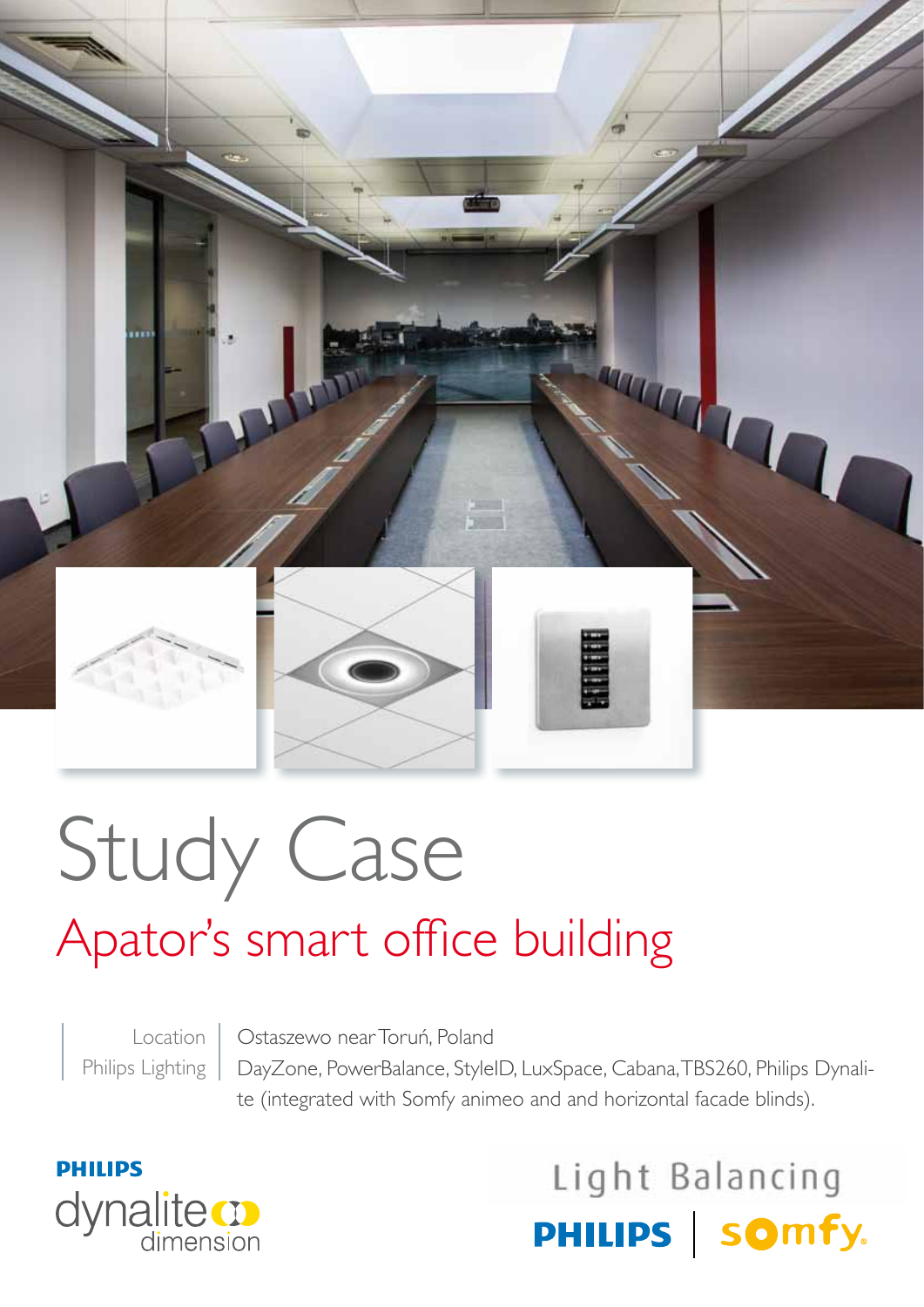### Project details

Project Owner: Apator S.A. Project: Lighting System for a Smart Building Location: Ostaszewo near Toruń Lighting Solutions: DayZone, PowerBalance, StyleID, LuxSpace, Cabana and TBS260 fixtures Control systems: Philips Dynalite and Somfy animeo with horizontal facade blinds Implemented by: Philips Lighting Poland S.A. Team Robert Karwacki, Control System Designer

Radosław Węklar, Lighting Designer



"Our decision to choose an integrated Philips and Somfy system was based mostly on confirmed data showing how we the technology could helps us reduce our energy consumption costs. Although the system is highly advanced in terms of technology, it is easy and intuitive to use. What's more, we're fully satisfied with the lighting comfort and flexibility offered by the solution, which is suited to our needs. I must also say that with the professionalism of Philips and Somfy engineers, our cooperation during the implementation process was successful."

Janusz Niedźwiecki, Management Board President of Apator S.A.

# Apator's smart office building



motion and light multisensors. The integrated Philips Dynalite i Somfy animeo system ensures that the daylight in the office rooms is used appropriately, by creating the right light and thermal conditions in the rooms (saving the energy consumed by the air-conditioning system by letting sunlight in or keeping it out for, respectively, extra heating or insulating purposes). In addition, light intensity in the room is measured automatically and the In the conference rooms, the control system allows for choosing a pre-set scene with features such as automatic setup of a project screen or lowering the roller blinds. A systems of motions sensors have been installed on the circulation routes. If no motion is detected, the system will dim the lights to a preset level and turn off the light after a pre-set period, thus increasing the users' visual comfort.

The implementation, in Agator S.A.'s green building, of the Philips lighting system integrated with the Somfy animeo system is an example of successful cooperation from design to completion. Precise definition of the project assumptions and close cooperation throughout the project allowed for reducing energy consumption as soon as during the construction and subsequent use of the building. Also, modern lighting